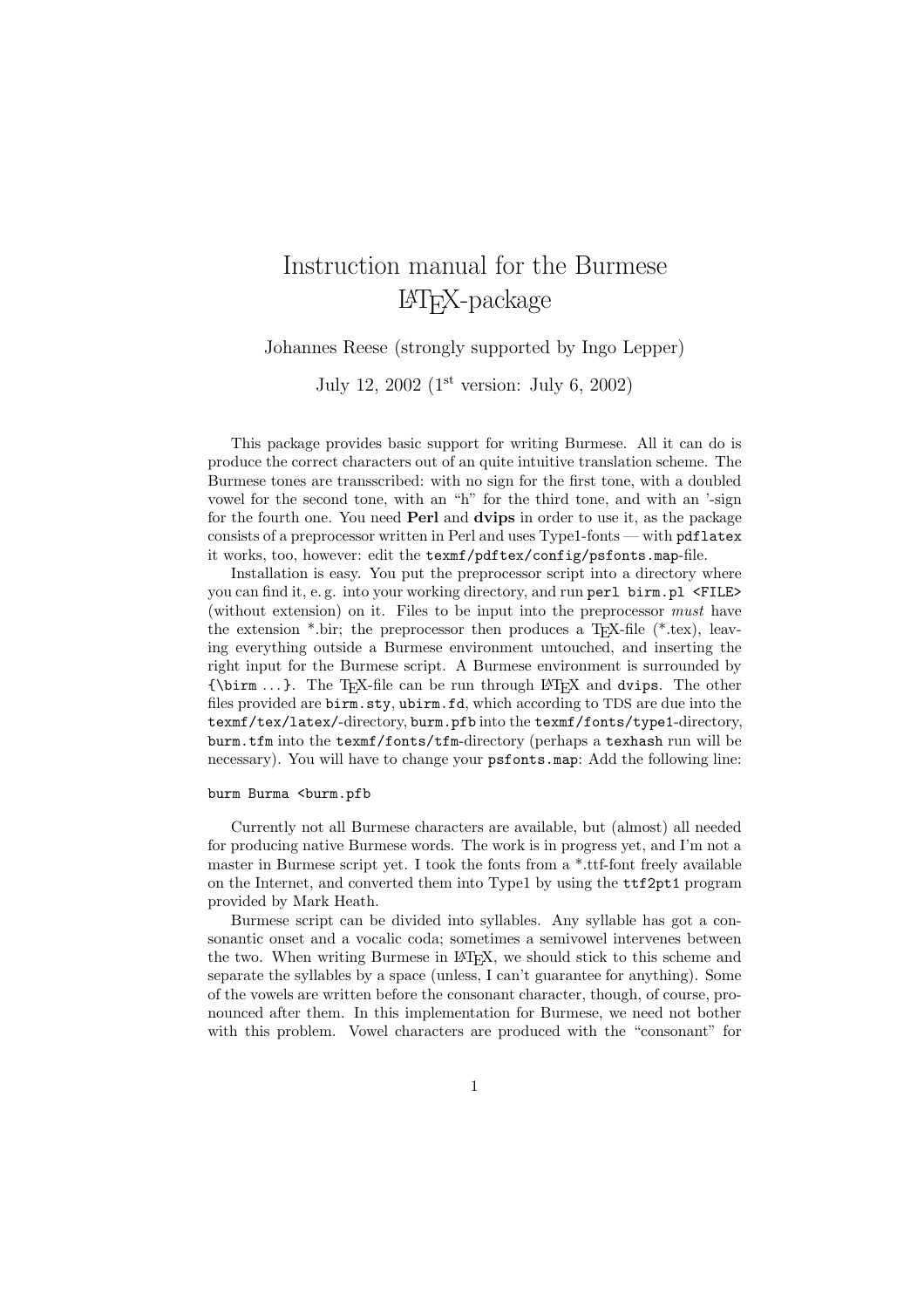syllables without an onset, which is  $\infty$ . This "consonant" will be substituted during parsing by the correct consonant character if the syllable has got an onset. The package provides punctuation signs for "."  $( \nvert )$  and ","  $( \nvert )$ , which can be inserted by their Latin equivalent just given.

Only scriptsize can be changed at this time; no different script styles like bold are supported; trying to use them will yield incorrect results. Don't use commands with arguments either inside a Burmese environment.

The vowels and semivowels are inserted like this:

| aaN                        | အမ်              | ai'                       | အိုက် | ou                     |                                       |
|----------------------------|------------------|---------------------------|-------|------------------------|---------------------------------------|
| ahN                        | အမ်ိဳး           | $\mathrm{ei}^{\,\prime}$  | အိပ်  | oou                    |                                       |
| aN                         | အမွ်             | ou'                       | အုပ်  | ouh                    | အို-ဆို-ဆိုဝ<br>- -                   |
| $\rm{a}\rm{a}\rm{i}\rm{N}$ | အိုင်            | $\mathrm{au}^{\, \prime}$ | အောက် | $\mathbf O$            | အော                                   |
| aihN                       |                  | eei                       | အေ    | uu                     | အူ                                    |
| $\rm {aiN}$                | အိုင်း<br>အိုင့် | eih                       | အေး   | uh                     | အူး                                   |
| eeiN                       | အိမ်             | $\rm ei$                  | အေ့   | $\mathbf{u}^{\prime}$  | အွပ်                                  |
| eihN                       | အိမ်း            | ee                        | အယ်   | $\mathbf u$            | အု                                    |
| eiN                        | အိမ့်            | eh                        | အဲ    | $\rm I$                |                                       |
| iiN                        | အင်              | $e^{\prime}$              | အက်   | 12                     | റ്റ്റ്<br>ബി                          |
| ihN                        | အင်း             | $\rm ii$                  | အိ    | $\rm II$               | മ്പ്                                  |
| iN                         | အင့်             | ih                        | အီး   | EI'                    | ଞ                                     |
| oouN                       | အုမ်             | i'                        | အစ်   | $\overline{O}O$        |                                       |
| ouhN                       | အုမ်း            | $\mathbf{i}$              | အိ    | Oh                     |                                       |
| ouN                        | အုမ့်            | $\mathbf e$               | အဲ့   | $\mathcal{O}$          | ကိုး<br>ကိုးကို ဖြည့်<br>ကိုးကိုးကိုး |
| aauN                       | အောင်            | aa                        | အာ    | UU                     |                                       |
| auhN                       | အောင်း           | $_{\rm ah}$               | အား   | $\mathbf{U}\mathbf{h}$ |                                       |
| auN                        | အောင့်           | $\mathbf{a}^{\prime}$     | အပ်   | U                      | 5                                     |
| uuN                        | အွမ်ိ            | $\mathbf{a}$              | 39    | W                      | အွ                                    |
| uhN                        | အွမ်း            | $_{\rm OO}$               | အေ    | у                      | အျ                                    |
| uN                         | အွမ              | oh                        | အေ    |                        |                                       |

The consonants are inserted like this: